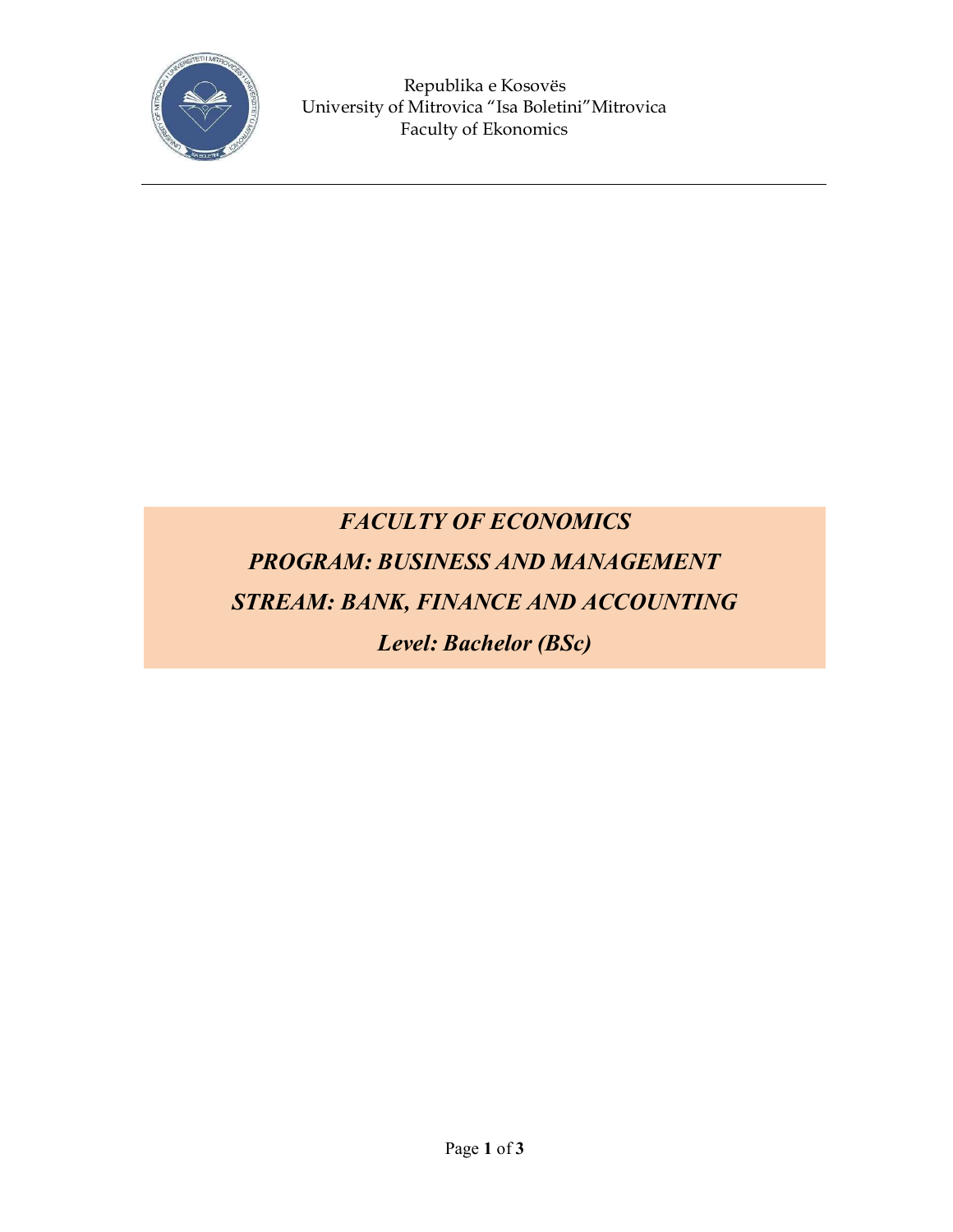

Republika e Kosovës University of Mitrovica "Isa Boletini"Mitrovica Faculty of Ekonomics

## **Curriculum of subjects for the program Business and Management, level Bachelor, specialization –Bank, Finance and Accounting**

| <b>Semester I</b>  |          |                                                 | Hours/weeks    |                             |             |  |
|--------------------|----------|-------------------------------------------------|----------------|-----------------------------|-------------|--|
| No.                | M/E      | Subjects                                        | L              | E                           | <b>ECTS</b> |  |
| 1.                 | ( )      | Microeconomics                                  | 3              | $\mathcal{D}$               | 8           |  |
| $\overline{2}$ .   | $\Omega$ | Principles of Management                        | $\overline{2}$ |                             | 5           |  |
| 3.                 | O        | <b>Financial Mathematics</b>                    | 3              | $\mathfrak{D}$              | 8           |  |
| $\overline{4}$ .   | O        | <b>Business Informatics</b>                     | $\overline{2}$ |                             | 5           |  |
| 5.                 | O        | Foreign Language I (Engl. I)                    |                |                             | 4           |  |
| <b>Semester II</b> |          |                                                 |                |                             |             |  |
| 1                  | O        | Macroeconomics                                  | 3              | $\mathcal{D}_{\mathcal{L}}$ | 8           |  |
| $\overline{2}$     | O        | Principles of Accounting                        | 3              | $\mathcal{D}_{\mathcal{L}}$ | 8           |  |
| 3                  | O        | <b>Business Statistics</b>                      | 3              | $\overline{2}$              | 8           |  |
| 4                  | E        | The economy of Kosovo and the European<br>Union | $\overline{2}$ |                             | 6           |  |
| 5                  | E        |                                                 |                | $\overline{2}$              | 6           |  |
|                    |          | Information Management and Technology           |                |                             |             |  |

**Instruction:** For each semester the student must earn at least 30 ETCS

## **Year II**

| <b>Semester III</b> |          |                                  | Hours/weeks    |                |   |  |  |
|---------------------|----------|----------------------------------|----------------|----------------|---|--|--|
| 1                   | O        | Finance                          | 2              |                | 6 |  |  |
| $\overline{2}$      | O        | Principles of Marketing          | $\overline{2}$ |                | 6 |  |  |
| 3                   | O        | Managerial Accounting            | 2              |                | 6 |  |  |
| 4                   | O        | <b>Business Law</b>              | $\overline{2}$ |                | 6 |  |  |
| 5                   | E        | <b>International Finance</b>     | $\overline{2}$ |                | 6 |  |  |
| 6                   | E        | <b>Electronic Business</b>       | $\overline{2}$ | $\overline{2}$ | 6 |  |  |
| 7                   | E        | <b>Business English</b>          | $\overline{2}$ |                | 6 |  |  |
| <b>Semester IV</b>  |          |                                  | Hours/weeks    |                |   |  |  |
| 1                   | O        | <b>Financial Accounting</b>      | 2              |                | 6 |  |  |
| $\overline{2}$      | $\Omega$ | <b>Bank and Banking Business</b> | $\overline{2}$ |                | 6 |  |  |
| 3                   | O        | Corporate Finance                | $\overline{2}$ |                | 6 |  |  |
| 4                   | O        | Public finance                   | $\overline{2}$ |                | 6 |  |  |
| 5                   | E        | Cultural Management              | $\overline{2}$ |                | 6 |  |  |
| 6                   | E        | Management of SMEs               | $\overline{2}$ |                | 6 |  |  |
| 7                   | E        | Entrepreneurship                 | $\overline{2}$ |                | 6 |  |  |

**Instruction:** For each semester the student must earn at least 30 ETCS